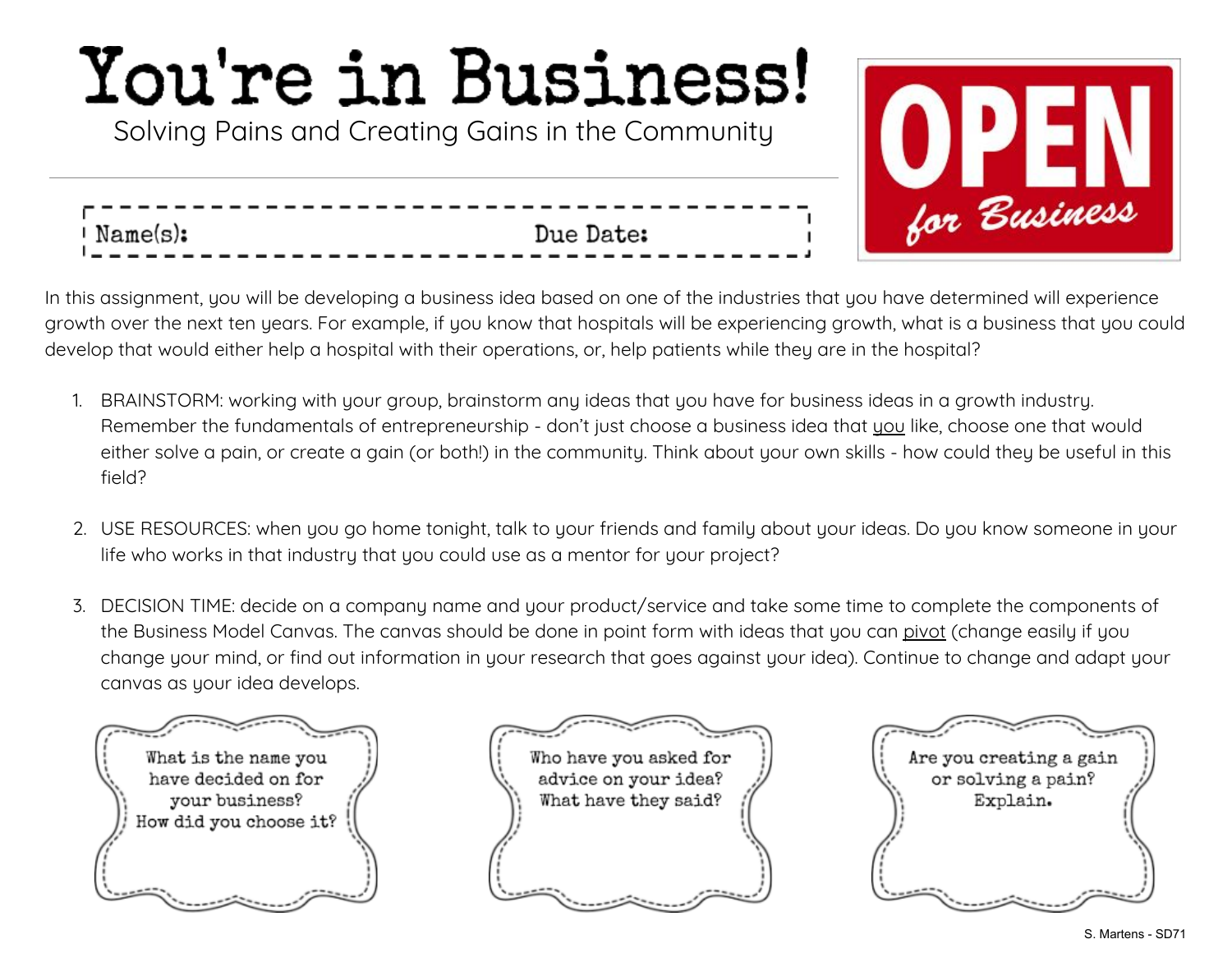## The Business Model Canvas - Teacher Key

| <b>Key Partners</b><br>Who helps you?<br>When starting a business,<br>you will need help from<br>others to acquire supplies<br>or help you with your<br>business (such as<br>accounting or marketing<br>professionals). Who are<br>some key partners that<br>you will need to make<br>sure your business is a<br>success? | Key Activities<br>What do you do?<br>What are the most<br>important activities your<br>business must do?<br>Examples include<br>research and<br>development, marketing,<br>sales and production.<br>What is essential to for<br>you to create revenue? | <b>Value Proposition</b><br>How do you help?<br>What problem does our<br>customer have that you are<br>trying to solve? What<br>customer needs are you<br>satisfying? What value do<br>you deliver to the customer? |                                                                                                                                                                      | Customer<br>Relationships<br>How do you interact?<br>How do you reach your<br>customers? What type of<br>relationship do your<br>customers expect you to<br>have and maintain with<br>them, for example<br>personal assistance, or<br>automated service? | <b>Customer Segments</b><br>Who do you help?<br>Who are your customers<br>or, for whom are you<br>creating value? Is it mass<br>market (able to reach<br>most customers), or niche<br>market (only certain<br>people in terms of age,<br>income, nationality,<br>occupation, family size)?<br>Be specific with who your<br>perfect customer would<br>be! |
|---------------------------------------------------------------------------------------------------------------------------------------------------------------------------------------------------------------------------------------------------------------------------------------------------------------------------|--------------------------------------------------------------------------------------------------------------------------------------------------------------------------------------------------------------------------------------------------------|---------------------------------------------------------------------------------------------------------------------------------------------------------------------------------------------------------------------|----------------------------------------------------------------------------------------------------------------------------------------------------------------------|----------------------------------------------------------------------------------------------------------------------------------------------------------------------------------------------------------------------------------------------------------|----------------------------------------------------------------------------------------------------------------------------------------------------------------------------------------------------------------------------------------------------------------------------------------------------------------------------------------------------------|
|                                                                                                                                                                                                                                                                                                                           | <b>Key Resources</b><br>What do you need?<br>What resources do you<br>need to make your<br>business work? Is it<br>people (human),<br>Intellectual (technology),<br>buildings/machines<br>(physical), or financial?                                    |                                                                                                                                                                                                                     |                                                                                                                                                                      | <b>Channels</b><br>How do you deliver?<br>How will you reach your<br>customers? How much will<br>it cost? For example,<br>having a storefront will be<br>a lot more expensive than<br>an online business.                                                |                                                                                                                                                                                                                                                                                                                                                          |
| Costs<br>What do you need to pay?<br>What will be the costs that you will need to pay in order to run your<br>business? Which key resources and key activities will be most or least<br>expensive?                                                                                                                        |                                                                                                                                                                                                                                                        |                                                                                                                                                                                                                     | Revenue<br>What do you earn?<br>What is your customer willing to pay? What products similar to yours<br>are they currently paying for? How would they prefer to pay? |                                                                                                                                                                                                                                                          |                                                                                                                                                                                                                                                                                                                                                          |